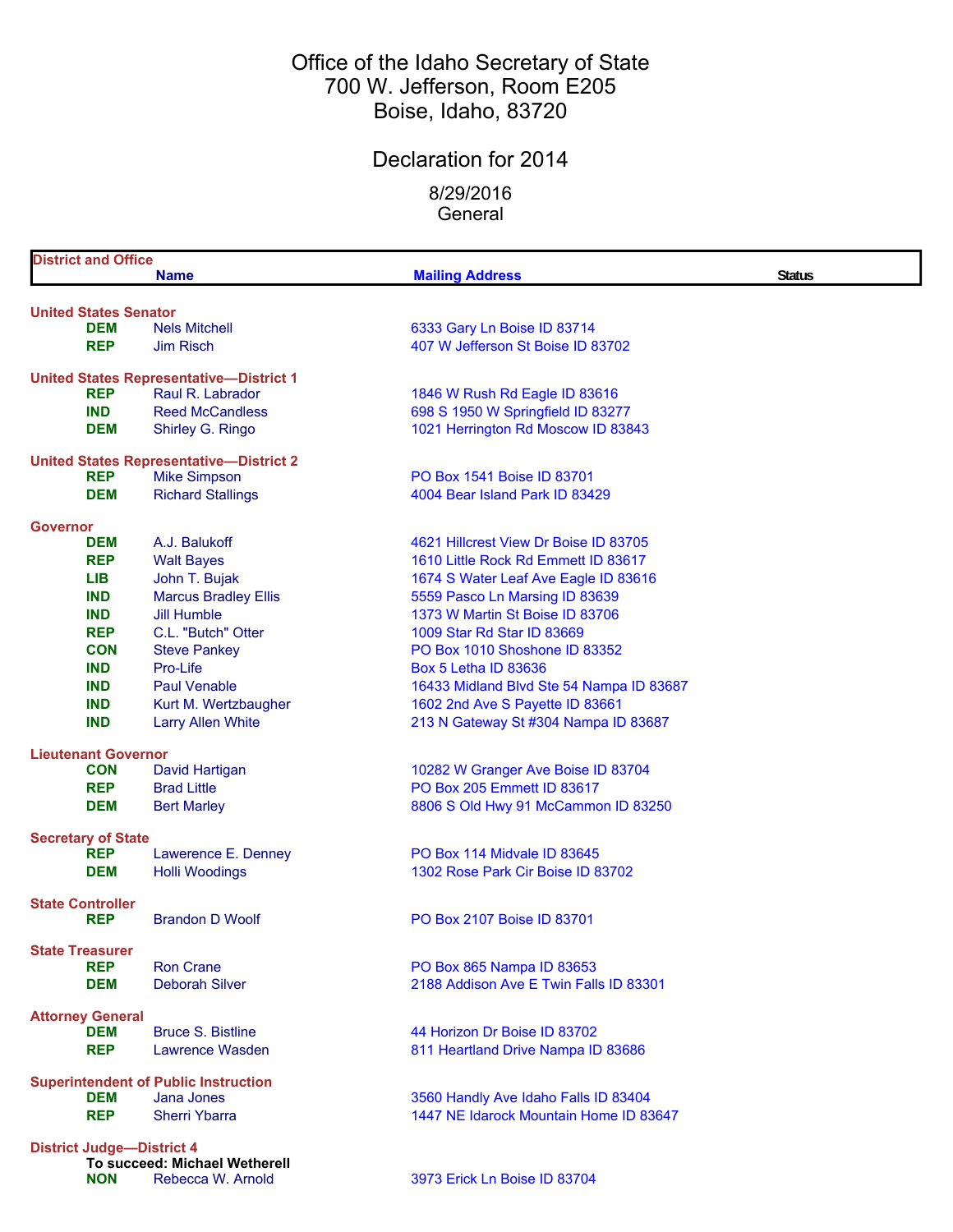| <b>District and Office</b>                             | <b>Name</b>                                                   | <b>Mailing Address</b>                                            | <b>Status</b> |
|--------------------------------------------------------|---------------------------------------------------------------|-------------------------------------------------------------------|---------------|
| <b>NON</b>                                             | Samuel A. Hoagland                                            | 702 W Idaho Ste 1100 Boise ID 83702                               |               |
| <b>District Judge-District 7</b>                       |                                                               |                                                                   |               |
|                                                        | To succeed: Jon J. Shindurling                                |                                                                   |               |
| <b>NON</b>                                             | <b>Bruce L. Pickett</b>                                       | 605 N Capital Ave Idaho Falls ID 83402                            |               |
| <b>NON</b>                                             | Stevan H. Thompson                                            | 7536 Rams Horn Cir Idaho Falls ID 83406                           |               |
| <b>Legislative District #1</b>                         |                                                               |                                                                   |               |
| <b>State Senator</b>                                   |                                                               |                                                                   |               |
| <b>CON</b>                                             | <b>Christian Fioravanti</b>                                   | PO Box 3104 Bonners Ferry ID 83805                                |               |
| <b>REP</b>                                             | Shawn A. Keough                                               | PO Box 101 Sandpoint ID 83864                                     |               |
|                                                        | <b>State Representative, Position A</b>                       |                                                                   |               |
| <b>DEM</b>                                             | <b>Laura Bry</b>                                              | 217 Cedar St #232 Sandpoint ID 83864                              |               |
| <b>REP</b>                                             | <b>Heather Scott</b>                                          | 27091 Hwy 41 Blanchard ID 83804                                   |               |
|                                                        | <b>State Representative, Position B</b>                       |                                                                   |               |
| <b>REP</b>                                             | <b>Sage Dixon</b>                                             | PO Box 206 Ponderay ID 83852                                      |               |
| <b>DEM</b>                                             | <b>Andrew C Sorg</b>                                          | 821 Fir St Sandpoint ID 83864                                     |               |
| <b>Legislative District #2</b>                         |                                                               |                                                                   |               |
| <b>State Senator</b><br><b>REP</b>                     | <b>Steve Vick</b>                                             | 2140 E Hanley Ave Dalton Gardens ID 83815                         |               |
|                                                        | <b>State Representative, Position A</b>                       |                                                                   |               |
| <b>REP</b>                                             | <b>Vito Barbieri</b>                                          | 564 E Prairie Ave Dalton Gardens ID 83815                         |               |
| <b>DEM</b>                                             | <b>Cheryl Stransky</b>                                        | 5983 Colfax St Dalton Gardens ID 83815                            |               |
|                                                        | <b>State Representative, Position B</b>                       |                                                                   |               |
| <b>REP</b>                                             | Eric Redman                                                   | <b>PO Box 40 Athol ID 83801</b>                                   |               |
| <b>Legislative District #3</b>                         |                                                               |                                                                   |               |
| <b>State Senator</b>                                   |                                                               |                                                                   |               |
| <b>REP</b>                                             | <b>Bob Nonini</b>                                             | 5875 W Harbor Dr Coeur d'Alene ID 83814                           |               |
|                                                        | <b>State Representative, Position A</b>                       |                                                                   |               |
| DEM                                                    | <b>Michelle Lippert</b>                                       | 1955 E Sundance Dr Post Falls ID 83854                            |               |
| <b>REP</b>                                             | <b>Ron Mendive</b>                                            | 3732 S Dusty Ln Coeur d'Alene ID 83814                            |               |
| <b>REP</b>                                             | <b>State Representative, Position B</b><br>Don Cheatham       | PO Box 2011 Post Falls ID 83877                                   |               |
|                                                        |                                                               |                                                                   |               |
| <b>Legislative District #4</b><br><b>State Senator</b> |                                                               |                                                                   |               |
| <b>REP</b>                                             | <b>Mary Souza</b>                                             | 4153 Fairway Dr Coeur d'Alene ID 83815                            |               |
| CON                                                    | Ray J. Writz                                                  | 100 Miller Ave Apt #1 Coeur d'Alene ID 83814                      |               |
|                                                        | <b>State Representative, Position A</b>                       |                                                                   |               |
| <b>REP</b>                                             | Lucas "Luke" Malek                                            | 721 N 8th St Coeur d'Alene ID 83814                               |               |
|                                                        | <b>State Representative, Position B</b>                       |                                                                   |               |
| DEM                                                    | <b>Anne Nesse</b>                                             | 854 N Victorian Dr Coeur d'Alene ID 83814                         |               |
| <b>REP</b>                                             | <b>Kathleen Sims</b>                                          | PO Box 399 Coeur d'Alene ID 83816                                 |               |
| <b>Legislative District #5</b>                         |                                                               |                                                                   |               |
| <b>State Senator</b>                                   |                                                               |                                                                   |               |
| <b>REP</b>                                             | John Carlson                                                  | 1824 Carmichael Rd Moscow ID 83843                                |               |
| <b>DEM</b>                                             | Dan J Schmidt                                                 | 267 Circle Dr Moscow ID 83843                                     |               |
|                                                        | <b>State Representative, Position A</b>                       |                                                                   |               |
| <b>REP</b><br><b>DEM</b>                               | Lucinda L. Agidius<br>Paulette E. Jordan                      | 1155 Crumarine Lp Rd Moscow ID 83843<br>945 Q St Plummer ID 83851 |               |
|                                                        |                                                               |                                                                   |               |
| <b>DEM</b>                                             | <b>State Representative, Position B</b><br><b>Gary Osborn</b> | 1636 Little Bear Ridge Rd Troy ID 83871                           |               |
| <b>IND</b>                                             | David R. Suswal                                               | PO Box 148 Deary ID 83823                                         |               |
| <b>REP</b>                                             | <b>Caroline Nilsson Troy</b>                                  | 2794 Hwy 95 Genesee ID 83832                                      |               |
|                                                        |                                                               |                                                                   |               |
| <b>Legislative District #6</b><br><b>State Senator</b> |                                                               |                                                                   |               |
| DEM                                                    | <b>Pete Gertonson</b>                                         | 39825 Bluejay Ln Lewiston ID 83501                                |               |
| <b>REP</b>                                             | Dan Johnson                                                   | 1006 Richardson Ave Lewiston ID 83501                             |               |
|                                                        | <b>State Representative, Position A</b>                       |                                                                   |               |
| DEM                                                    | Dan Rudolph                                                   | 3211 4th St Lewiston ID 83501                                     |               |
| <b>REP</b>                                             | Thyra K. Stevenson                                            | 308 N Prospect Blvd Lewiston ID 83501                             |               |
|                                                        | <b>State Representative, Position B</b>                       |                                                                   |               |
| <b>REP</b>                                             | <b>Mike Kingsley</b>                                          | 3413 Bluebird Cir Lewiston ID 83501                               |               |
| <b>DEM</b>                                             | <b>John Rusche</b>                                            | 1405 27th Ave Lewiston ID 83501                                   |               |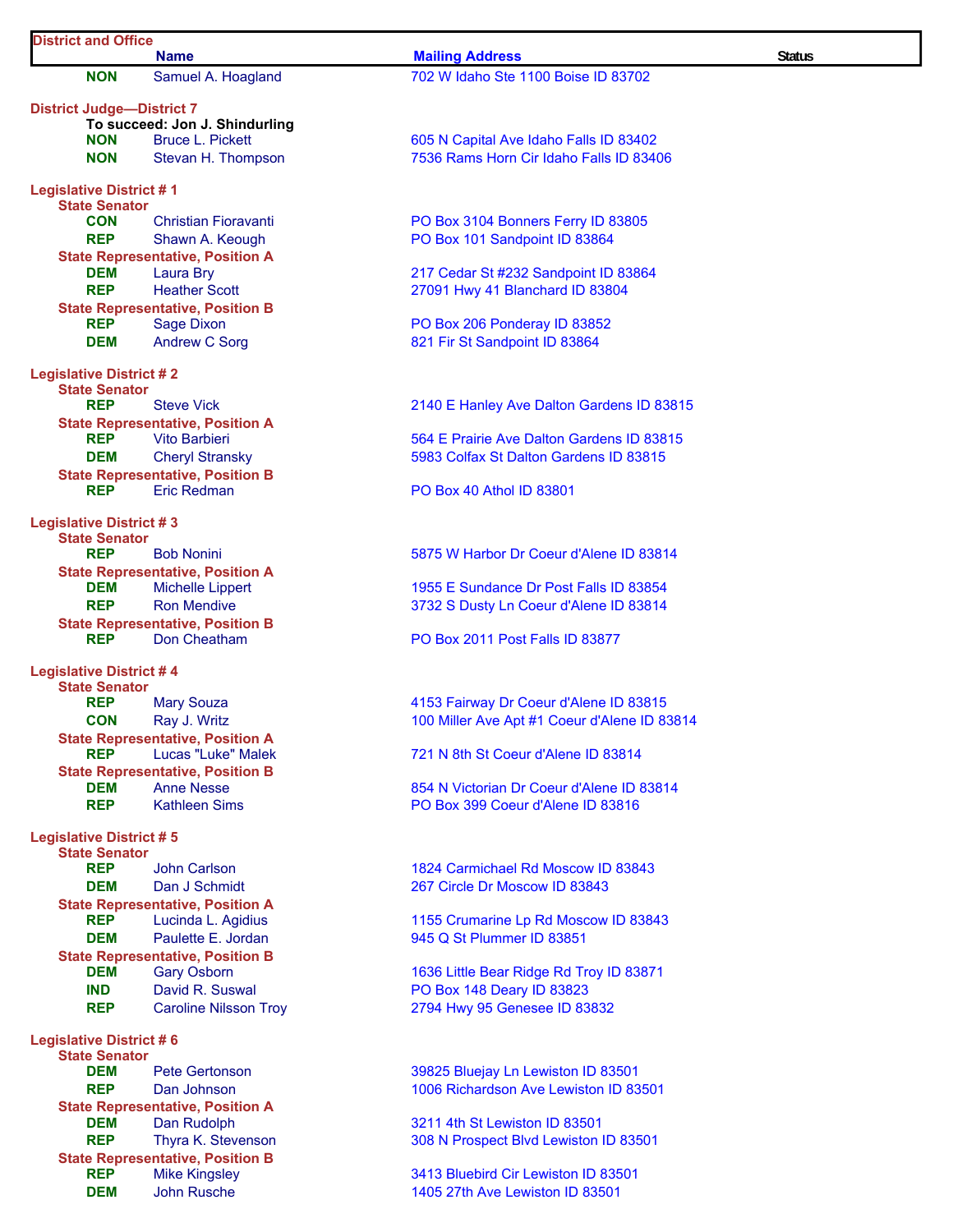### **Name Mailing Address Status Status**

**Legislative District # 7 State Senator DEM** Casey Drews **Box 128 Osburn ID 83849 REP** Sheryl L. Nuxoll 805 N Maple Cottonwood ID 83522 **State Representative, Position A**<br>**DEM** Jessica Chilcott **DEM** Jessica Chilcott **PO Box 504 Sandpoint ID 83864 REP** Shannon McMillan **PO Box 26 Silverton ID 83867 State Representative, Position B DEM** Kenneth Murray Meyers 375 Gold Hill Crl Sagle ID 83860 **REP** Paul E. Shepherd PO Box 277 Riggins ID 83549 **Legislative District # 8 State Senator IND** Kirsten Faith Richardson **Box 5 Letha ID 83636 REP** Steven P. Thayn 5655 Hillview Rd Emmett ID 83617 **State Representative, Position A**<br>**REP** Terry F. Gestrin **REP** Terry F. Gestrin **PO Box 399 Donnelly ID 83615 IND** Ammon Prolife **Box 5 Letha ID 83636 State Representative, Position B**<br>**IND** Mike Barrett **IND** Mike Barrett PO Box 1104 Challis ID 83226 **DEM** Jocelyn Francis Plass PO Box 341 Stanley ID 83278 **Legislative District # 9 State Senator REP** Abby Lee 5370 Elmore Rd Fruitland ID 83619 **State Representative, Position A REP** Ryan Kerby **6470 Hwy 52 New Plymouth ID 83655 DEM** Steve Worthley **355 W Main St Weiser ID 83672 State Representative, Position B**<br>**REP** Judy Boyle **Legislative District # 10 State Senator DEM** Micheal E. DeCoria 1221 Blaine St #1 Caldwell ID 83605 **REP** Jim Rice 2319 Polk St Caldwell ID 83605 **State Representative, Position A REP** Brandon Hixon **1910 N** Plateau Ave Caldwell ID 83605 **DEM** Travis Manning **1988 1988 520 E Ash St Caldwell ID 83605 State Representative, Position B REP** Greg Chaney **11968 Colonial Dr Caldwell ID 83605 IND** Gordon Counsil **Connect Counsil** 5015 E Ustick Rd #46 Caldwell ID 83605 LIB Eugene Spencer Smith 1318 E Beech St Caldwell ID 83605 **Legislative District # 11 State Senator REP** Patti Anne Lodge 18500 Symms Road Caldwell ID 83607 **State Representative, Position A REP** Gayle L. Batt **PO Box 14 Huston ID 83630 State Representative, Position B**<br>**REP** Christy Perry **Legislative District # 12 State Senator DEM** Heidi J. Knittel **141 Delaware Ave Nampa ID 83651 REP** Todd Lakey 34 S Bingham St Nampa ID 83651 **State Representative, Position A**<br>**REP** Robert Anderst **State Representative, Position B**

**REP** Merrill Beyeler **1988** Merrill Beyeler 4861 Lemhi Rd Box 62 Leadore ID 83464

**And Judy Boyle 2301 Valley Rd Midvale ID 83645** 

**DEM** Leif Skyving **1806 Washington Ave Caldwell ID 83605** 

**DEM** Rita Burns **Rita Burns Rita Burns Rita Burns 12821 Chicken Dinner Rd Caldwell ID 83607** 

**Christy Perry <b>REP** Christy Perry **REP REP** 8791 Elkhorn Ln Nampa ID 83686

Robert Anderst **Robert Anderst 2008** 7401 E Grey Lag Dr Nampa ID 83687 **DEM** Maria Gonzalez Mabbutt 803 Tenth Street South Nampa ID 83651

**DEM** F. Lawrence Dawson **426 N David Frost St Nampa ID 83651 REP** Rick D. Youngblood 12612 Smith Ave Nampa ID 83651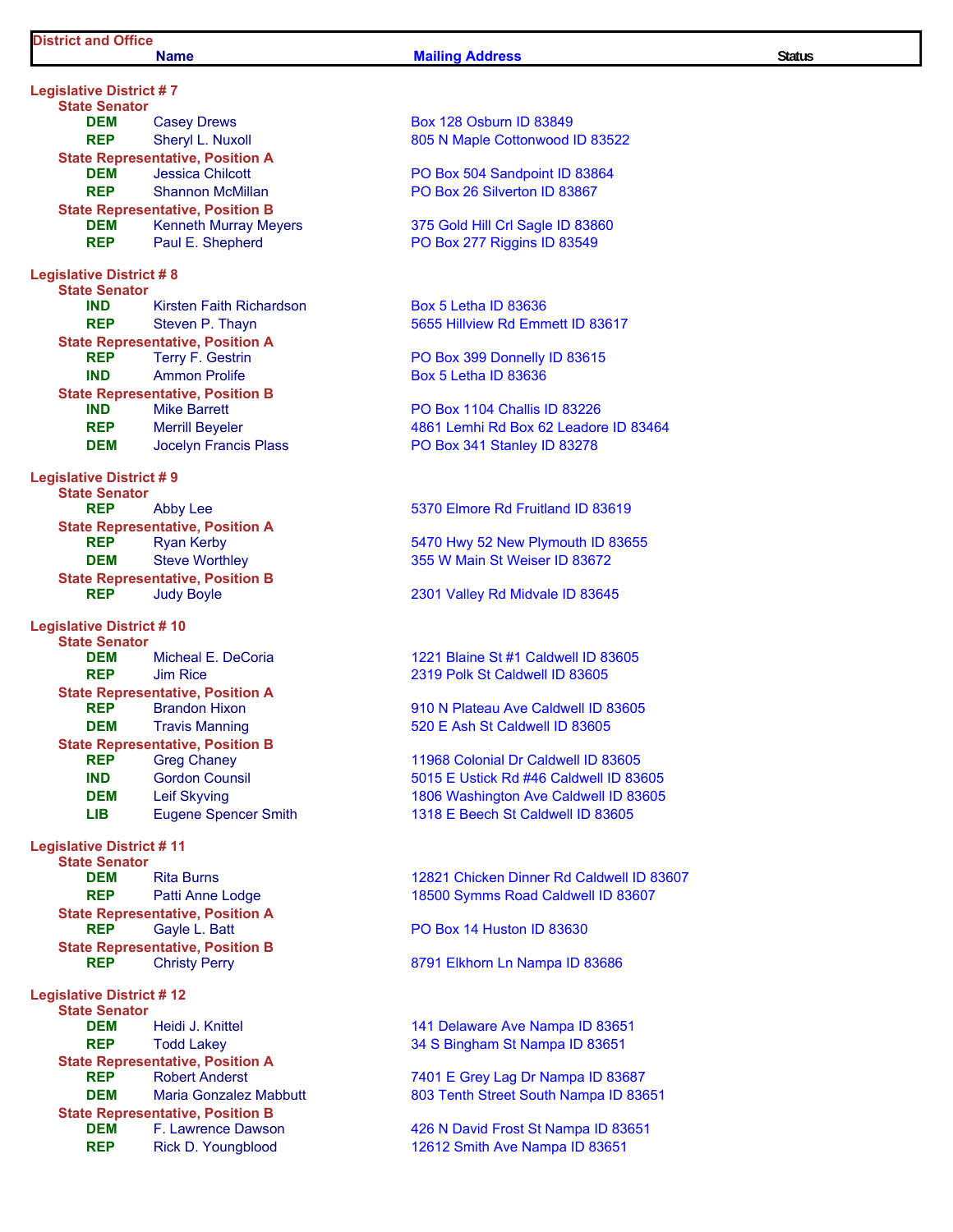**Legislative District # 13 State Senator State Representative, Position A State Representative, Position B Legislative District # 14 State Senator State Representative, Position A**<br>**REP** Mike Moyle **State Representative, Position B Legislative District # 15 State Senator State Representative, Position A**<br>**DEM** Steve Berch **State Representative, Position B**<br>**DEM** John Hart **Legislative District # 16 State Senator State Representative, Position A**<br>**DEM** John McCrostie **State Representative, Position B DEM** Hy Kloc **3932 Oak Park Pl Boise ID 83703 Legislative District # 17 State Senator DEM** Elliot Werk 6810 Randolph Dr Boise ID 83709 **State Representative, Position A DEM** John Gannon 2104 S Pond St Boise ID 83705 **LIB** Paul D. Hautzinger 1313 S Grant Ave Boise ID 83706 **State Representative, Position B**<br>**DEM** Sue Chew **Legislative District # 18 State Senator REP** Edward Dindinger 2989 S Ivy St Boise ID 83706 **State Representative, Position A REP** Ryan D. Jenks 7070 Delwood Dr Boise ID 83709 **State Representative, Position B REP** Dom Gelsomino 2221 S Amy Ave Boise ID 83706 **DEM** Phylis King **CONSERVING 2007 Palouse Boise ID 83705** 

**Legislative District # 19 State Senator**

**Name Mailing Address Status Status DEM** Carl Davis **Carl Davis** 2007 E Louisana Ave Nampa ID 83686 **REP** Curt McKenzie 1911 S Candlewood Dr Nampa ID 83686 **REP** Brent J. Crane **PO Box 86 Nampa ID 83653 REP** Gary E. Collins 2019 E Massachusetts Ave Nampa ID 83686 **REP** Marv Hagedorn **6285 W Ridgeside St Meridian ID 83646 DEM** Robert D Spencer **PO Box 1184 Eagle ID 83616 REP** Mike Moyle **Mike Moyle 1988 Metal 480 N Plummer Rd Star ID 83669 DEM** Jane M. Rohling **1988 582 Palmetto Dr Eagle ID 83616 REP** Reed DeMordaunt 1017 S Arbor Island Way Eagle ID 83616 **DEM** Rob Spencer **1991 N** Pinnacle Wy Eagle ID 83616 **DEM** Richard Keller 13329 W Pala Mesa Dr Boise ID 83713 **REP** Fred S. Martin **1988 Fred S. Martin** 3672 N Tumbleweed Pl Boise ID 83713 13328 W Engelmann Dr Boise ID 83713 **REP** Lynn M. Luker 514 S El Blanco Dr Boise ID 83709 **DEM** John Hart **10099 W Alliance Dr Boise ID 83704 REP** Patrick McDonald **13359 W Annabrook Dr Boise ID 83713 DEM** Grant Burgoyne 2203 Mountain View Dr Boise ID 83706 **REP** Joel Robinson 5019 W Redbridge Ct Boise ID 83703 **7820 W Riverside Dr Garden City ID 83714 REP** Rosann Wiltse 809 N Riviera Dr Boise ID 83703

**REP** Jim Silsby **1915 Fairmeadow Dr Boise ID 83704** 

1304 Lincoln Ave Boise ID 83706

**DEM** Janie Ward-Engelking 3578 S Crosspoint Ave Boise ID 83706

**DEM** Ilana Rubel 2750 E Migratory Dr Boise ID 83706-6930

**DEM** Cherie Buckner-Webb 2304 W Bella Street Boise ID 83702 **REP** Tony Snesko 3831 W Deer Path Dr Hidden Springs ID 83714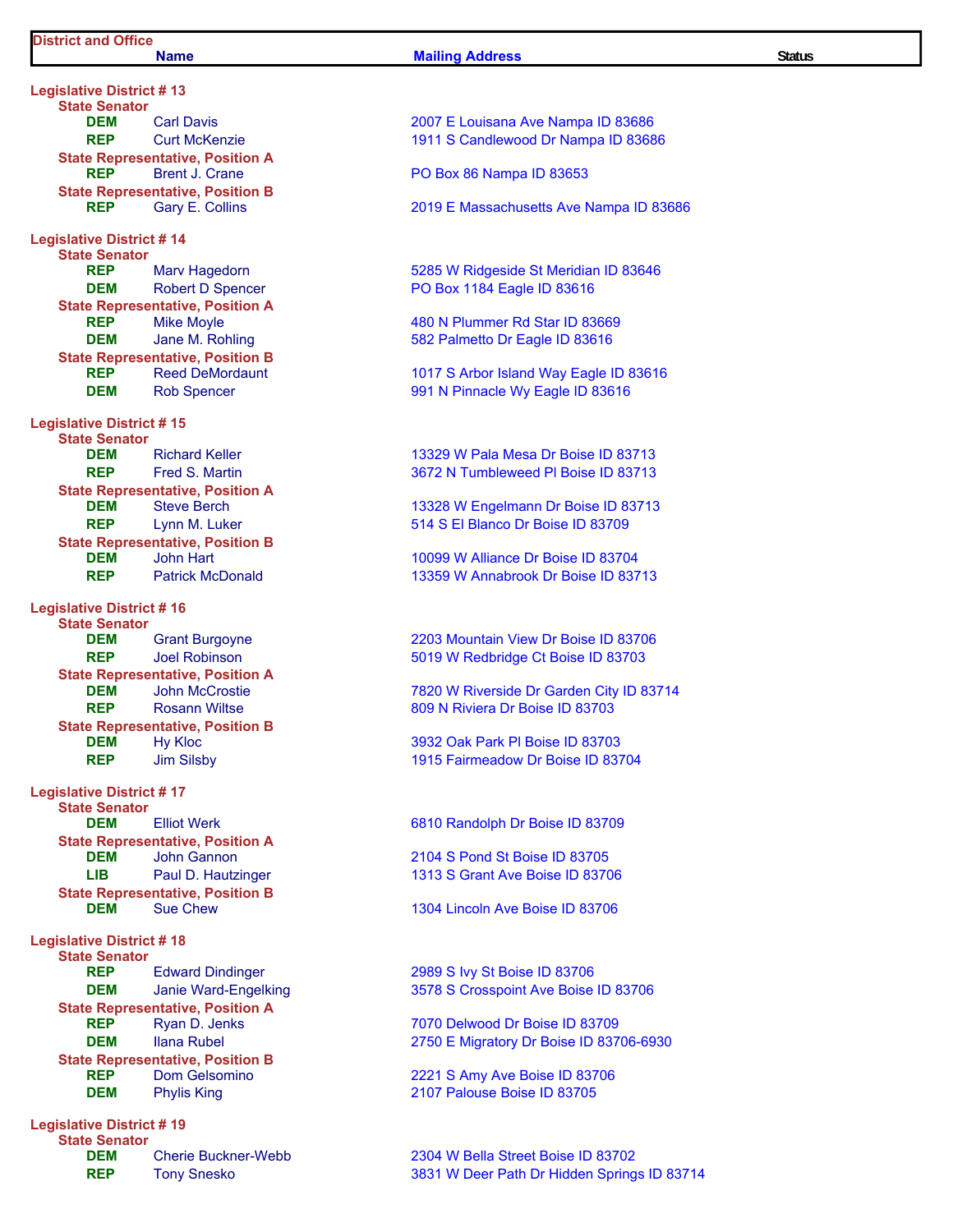## **District and Office**

**State Representative, Position A**<br>**REP** Mitchell Berger **DEM** Mathew "Mat" Erpelding 2519 W Idaho St Boise ID 83702 **State Representative, Position B**<br>**DEM** Melissa Wintrow **DEM** Melissa Wintrow **1711 Ridenbaugh St Boise ID 83702 Legislative District # 20 State Senator REP** Chuck Winder 5528 N Ebbetts Ave Boise ID 83713 **State Representative, Position A REP** Joe A Palmer 1524 N Meridian Rd Meridian ID 83642 **State Representative, Position B**<br>**REP** James Holtzclaw **CON** Daniel S. Weston *CON* 707 E Pine Ave Meridian ID 83642 **Legislative District # 21 State Senator REP** Clifford R. "Cliff" Bayer 592 E St Kitts Dr Meridian ID 83642 **State Representative, Position A REP** Steven C. Harris 851 E Martinique Dr Meridian ID 83642 **State Representative, Position B REP** Thomas E. "Tom" Dayley 4892 S Willandra Wy Boise ID 83709 **LIB** Joe Hautzinger 8697 W Tillamook Dr Boise ID 83709 **Legislative District # 22 State Senator State Representative, Position A REP** John Vander Woude 5311 Ridgewood Rd Nampa ID 83687 **State Representative, Position B REP** Jason Monks 1002 W Washington Dr Meridian ID 83642 **Legislative District # 23 State Senator REP** Bert Brackett **Brackett** 48331 Three Cr Hwy Rogerson ID 83302 **State Representative, Position A DEM** Mary Ann Richards 1452 N State Line Rd Homedale ID 83628 **REP** Rich Wills **Rich Wills PO Box 602 Glenns Ferry ID 83623 State Representative, Position B<br>DEM** "Spike" R.L. Ericson **DEM** "Spike" R.L. Ericson 15000 Soles Rest Creek Road Oasis ID 83647 **Legislative District # 24 State Senator DEM** Shelley M. Gardner 563 Trotter Dr Twin Falls ID 83301 **REP** Lee Heider **1631 Richmond Dr Twin Falls ID 83301 State Representative, Position A**<br>**REP** Lance W. Clow **DEM** Dale Varney **DRI** Dale Varney **PO Box 5382 Twin Falls ID 83303 State Representative, Position B REP** Stephen Hartgen 1681 Wildflower Ln Twin Falls ID 83301 **DEM** Catherine Talkington 1964 Galena Dr Twin Falls ID 83301 **Legislative District # 25 State Senator State Representative, Position A REP** Maxine T Bell 194 S 300 E Jerome ID 83338 **State Representative, Position B REP** Clark Kauffman 3791 N 2100 E Filer ID 83328 **Legislative District # 26 State Senator REP** Dale Ewersen **PO Box 24 Bellevue ID 83313 DEM** Michelle Stennett **PO Box 475 Ketchum ID 83340 State Representative, Position A**<br>**DEM** Richard Fosbury

#### **Name Mailing Address Status**

**699 N Hearthstone Drive Boise ID 83702** 

**3720 N Heritage View Ave Meridian ID 83646** 

Lori DenHartog **PO Box 267 Meridian ID 83680** 

**IND** CJ Nemeth **PO Box 1003 Mountain Home ID 83647 REP** Pete Nielsen **1203** Pete Nielsen **1303 SW Easy St Mountain Home ID 83647** 

2170 Bitterroot Dr Twin Falls ID 83301

**Report Falls ID 83301 Report Falls ID 83301 CONSIDENT** 2231 E 3200 N Twin Falls ID 83301

130 Glendale Rd Bellevue ID 83313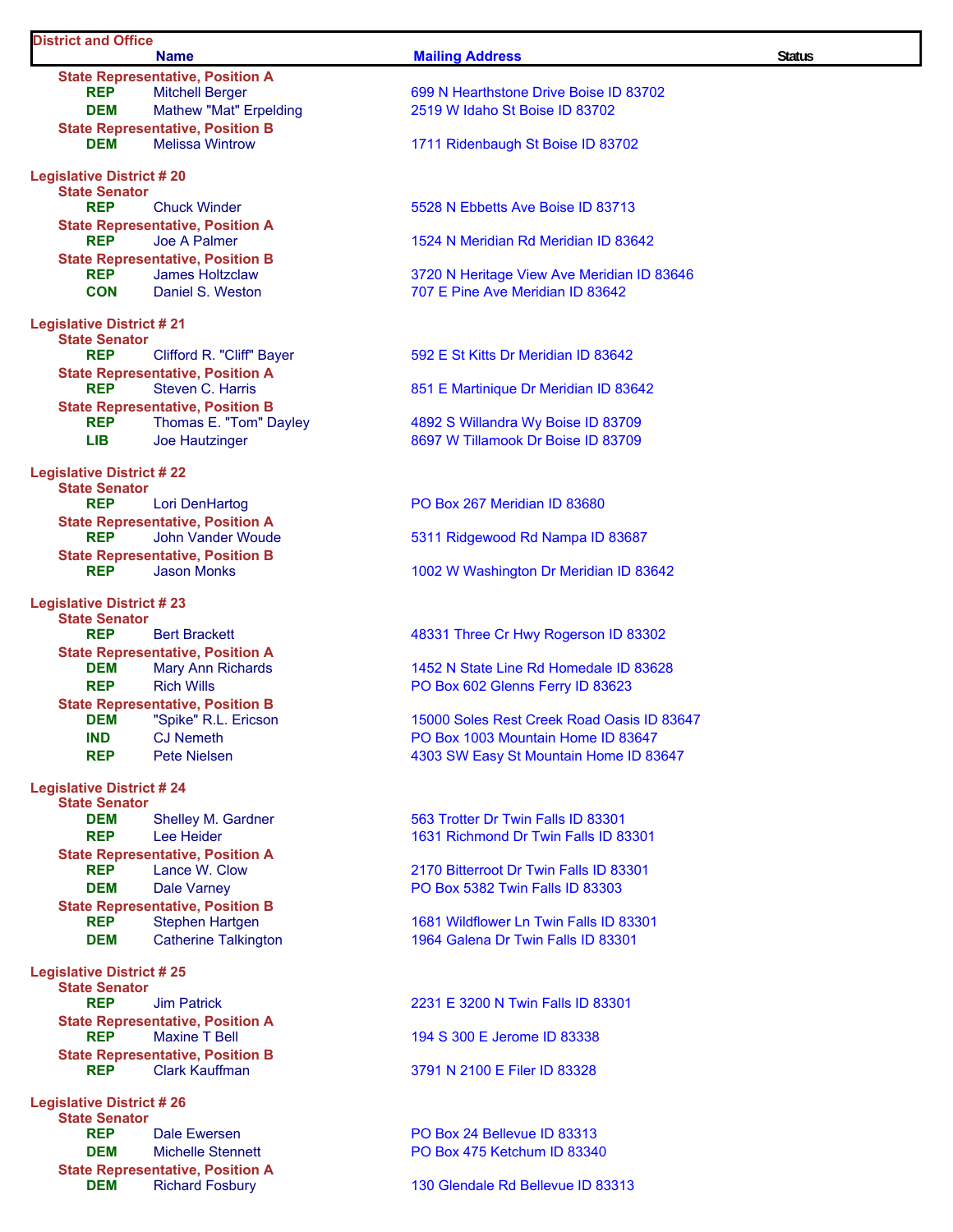| <b>District and Office</b>                              |                                         |                                                      |                        |           |  |  |
|---------------------------------------------------------|-----------------------------------------|------------------------------------------------------|------------------------|-----------|--|--|
|                                                         | <b>Name</b>                             | <b>Mailing Address</b>                               | <b>Status</b>          |           |  |  |
| <b>REP</b>                                              | <b>Steve Miller</b>                     | 1208 E 200 N Fairfield ID 83327                      |                        |           |  |  |
|                                                         | <b>State Representative, Position B</b> |                                                      |                        |           |  |  |
| <b>REP</b>                                              | Don Hudson                              | 11 W. Huyser Dr Shoshone ID 83352                    |                        |           |  |  |
| <b>DEM</b>                                              | <b>Donna Pence</b>                      | 1960 US Hwy 26 Gooding ID 83330                      |                        |           |  |  |
| <b>Legislative District #27</b>                         |                                         |                                                      |                        |           |  |  |
| <b>State Senator</b>                                    |                                         |                                                      |                        |           |  |  |
| <b>REP</b>                                              | Dean L. Cameron                         | 1101 Ruby Dr Rupert ID 83350                         |                        |           |  |  |
|                                                         | <b>State Representative, Position A</b> |                                                      |                        |           |  |  |
| <b>REP</b>                                              | <b>Scott Bedke</b>                      | PO Box 89 Oakley ID 83346                            |                        |           |  |  |
|                                                         | <b>State Representative, Position B</b> |                                                      |                        |           |  |  |
| <b>REP</b>                                              | <b>Fred Wood</b>                        | PO Box 1207 Burley ID 83318                          |                        |           |  |  |
|                                                         |                                         |                                                      |                        |           |  |  |
| <b>Legislative District #28</b><br><b>State Senator</b> |                                         |                                                      |                        |           |  |  |
| <b>REP</b>                                              | <b>Jim Guthrie</b>                      | 425 W Goodenough McCammon ID 83250                   |                        |           |  |  |
| <b>DEM</b>                                              | <b>I</b> in Whitworth                   | 1685 N Indian Creek Rd Inkom ID 83245                | Withdrawn              | 6/30/2014 |  |  |
|                                                         | <b>State Representative, Position A</b> |                                                      |                        |           |  |  |
| <b>REP</b>                                              | <b>Ken Andrus</b>                       | 6948 E Old Oregon Trail Rd Lava Hot Springs ID 83246 |                        |           |  |  |
| <b>DEM</b>                                              | Marshall D. Evans                       | 152 Stephen Inkom ID 83245                           | Withdrawn              | 7/14/2014 |  |  |
| <b>DEM</b>                                              | Kurtis R. Workman                       | 207 Van Buren St American Falls ID 83211             | Appointed to 7/24/2014 |           |  |  |
|                                                         |                                         |                                                      | Fill Vacancy           |           |  |  |
|                                                         | <b>State Representative, Position B</b> |                                                      |                        |           |  |  |
| <b>DEM</b>                                              | <b>Peggy Evans</b>                      | PO Box 365 McCammon ID 83250                         | Withdrawn              | 6/30/2014 |  |  |
| <b>REP</b>                                              | <b>Kelley Packer</b>                    | PO Box 147 McCammon ID 83250                         |                        |           |  |  |
|                                                         |                                         |                                                      |                        |           |  |  |
| <b>Legislative District #29</b><br><b>State Senator</b> |                                         |                                                      |                        |           |  |  |
| <b>REP</b>                                              | <b>Kert Howard</b>                      | 7688 W Portneuf Rd Pocatello ID 83204                |                        |           |  |  |
| <b>DEM</b>                                              | <b>Roy Lacey</b>                        | 13774 W Trail Creek Rd Pocatello ID 83204            |                        |           |  |  |
|                                                         | <b>State Representative, Position A</b> |                                                      |                        |           |  |  |
| <b>REP</b>                                              | <b>Matthew Bloxham</b>                  | 405 E Dillon St Pocatello ID 83201                   |                        |           |  |  |
| <b>LIB</b>                                              | <b>Matthew Larsen</b>                   | 633 W Carson St Pocatello ID 83204                   |                        |           |  |  |
| <b>DEM</b>                                              | <b>Mark Nye</b>                         | 173 S 15th Ave Pocatello ID 83201-4056               |                        |           |  |  |
|                                                         | <b>State Representative, Position B</b> |                                                      |                        |           |  |  |
| <b>DEM</b>                                              | <b>Elaine Smith</b>                     | 3759 Heron Ave Pocatello ID 83201                    |                        |           |  |  |
| <b>REP</b>                                              | <b>Terrel "Ned" Tovey</b>               | 146 S 16th Ave Pocatello ID 83201                    |                        |           |  |  |
| <b>Legislative District #30</b>                         |                                         |                                                      |                        |           |  |  |
| <b>State Senator</b>                                    |                                         |                                                      |                        |           |  |  |
| <b>REP</b>                                              | Dean M. Mortimer                        | 7403 South 1st East Idaho Falls ID 83404             |                        |           |  |  |
|                                                         | <b>State Representative, Position A</b> |                                                      |                        |           |  |  |
| <b>CON</b>                                              | David G Hay                             | 3280 Central Ave Ammon ID 83406                      |                        |           |  |  |
| <b>REP</b>                                              | <b>Jeff Thompson</b>                    | 1739 Peggys Ln Idaho Falls ID 83402                  |                        |           |  |  |
|                                                         | <b>State Representative, Position B</b> |                                                      |                        |           |  |  |
| <b>CON</b>                                              | Robert D. Gorgoglione Sr.               | 3713 Deloy Dr Apt 4 Idaho Falls ID 83401             |                        |           |  |  |
| <b>REP</b>                                              | <b>Wendy Horman</b>                     | 1860 Heather Cir Idaho Falls ID 83406                |                        |           |  |  |
| <b>Legislative District #31</b>                         |                                         |                                                      |                        |           |  |  |
| <b>State Senator</b>                                    |                                         |                                                      |                        |           |  |  |
| <b>REP</b>                                              | <b>Steve Bair</b>                       | 947 W 200 S Blackfoot ID 83221                       |                        |           |  |  |
|                                                         | <b>State Representative, Position A</b> |                                                      |                        |           |  |  |
| <b>REP</b>                                              | <b>Neil A Anderson</b>                  | 71 S 700 W Blackfoot ID 83221                        |                        |           |  |  |
|                                                         | <b>State Representative, Position B</b> |                                                      |                        |           |  |  |
| <b>REP</b>                                              | <b>Julie VanOrden</b>                   | 425 S 1100 W Pingree ID 83262                        |                        |           |  |  |
|                                                         |                                         |                                                      |                        |           |  |  |
| <b>Legislative District #32</b><br><b>State Senator</b> |                                         |                                                      |                        |           |  |  |
| <b>DEM</b>                                              | <b>Bob Fitzgerald</b>                   | 4079 N 3000 W Tetonia ID 83452                       |                        |           |  |  |
| <b>REP</b>                                              | John H. Tippets                         | 610 Red Canyon Rd Bennington ID 83254                |                        |           |  |  |
|                                                         | <b>State Representative, Position A</b> |                                                      |                        |           |  |  |
| <b>REP</b>                                              | <b>Marc Gibbs</b>                       | 632 Hwy 34 Grace ID 83241                            |                        |           |  |  |
| <b>DEM</b>                                              | <b>Alice Stevenson</b>                  | 1101 E 5250 S Victor ID 83455                        |                        |           |  |  |
|                                                         | <b>State Representative, Position B</b> |                                                      |                        |           |  |  |
| <b>REP</b>                                              | <b>Tom Loertscher</b>                   | 1357 Bone Rd Iona ID 83427                           |                        |           |  |  |
| <b>DEM</b>                                              | Ashlee F. Stalcup                       | 150 E 3rd S Soda Springs ID 83276-1614               |                        |           |  |  |